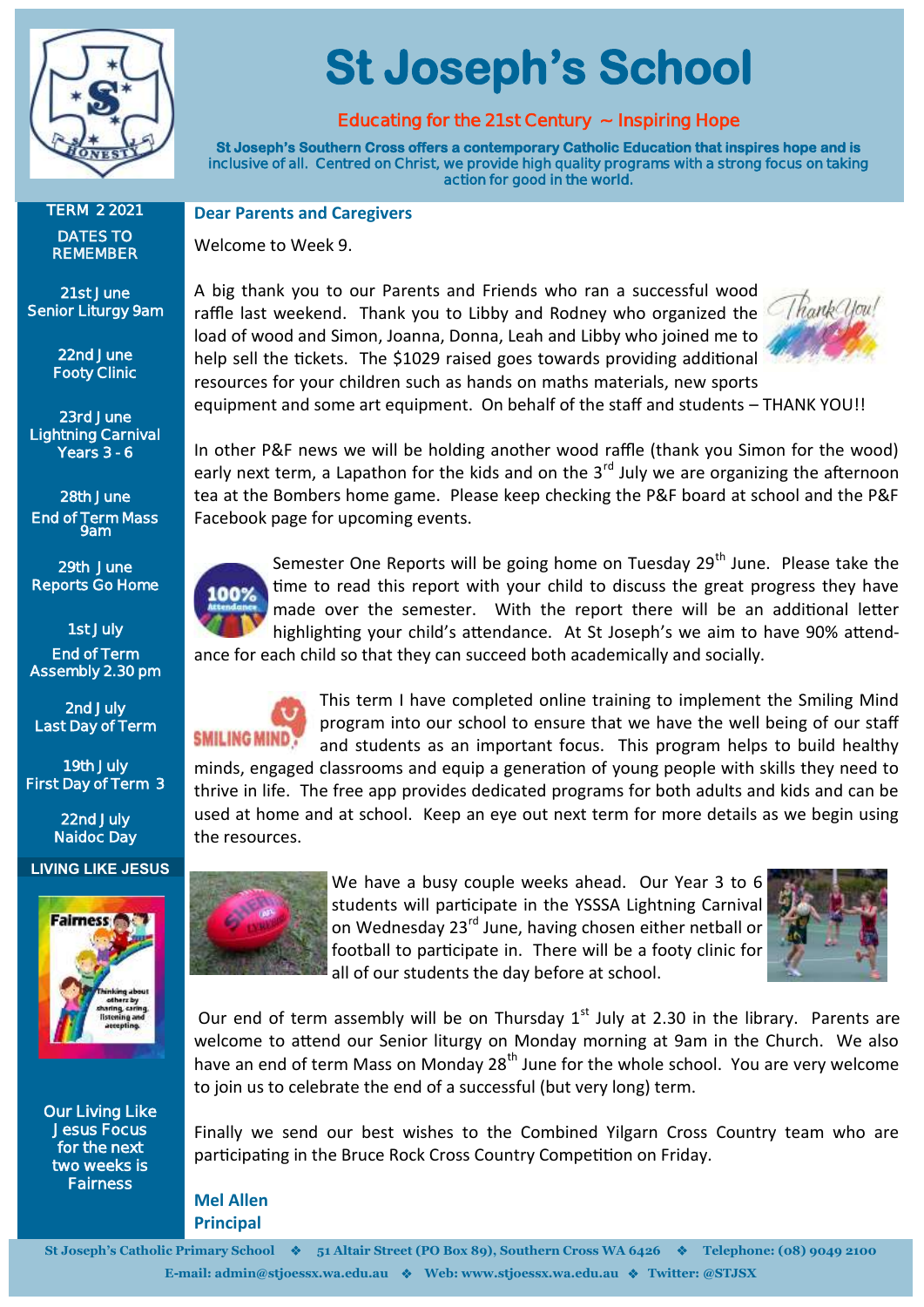## **Classroom News Phys Ed**

This term we have been focusing on putting fundamental movement skills into mini game situations. We have mainly been focusing on Winter sports, Netball and Football. The junior students have been working on co-operating with others when participating in physical activities and participating in games with and without equipment. The senior students have focused on practising and applying movement concepts and strategies and being inclusive when participating in physical activities.



### **Drama**

This term in Drama we have been looking at improvisation and building confidence when performing in front of an audience.

The junior students have been focusing on using drama action to sequence events to communicate an idea or message and exploring and experimenting with voice, movement and role.

The senior students have been concentrating on improving the eight elements of drama;



**Voice Movement Role Situation Space Character Time Relationships**



*Core Values ~ We are honest and courageous and strive to follow in the footsteps of Jesus ~ We respect that we are all different and unique, and are willing to share our talents with others ~ We demonstrate fairness to all in our school community*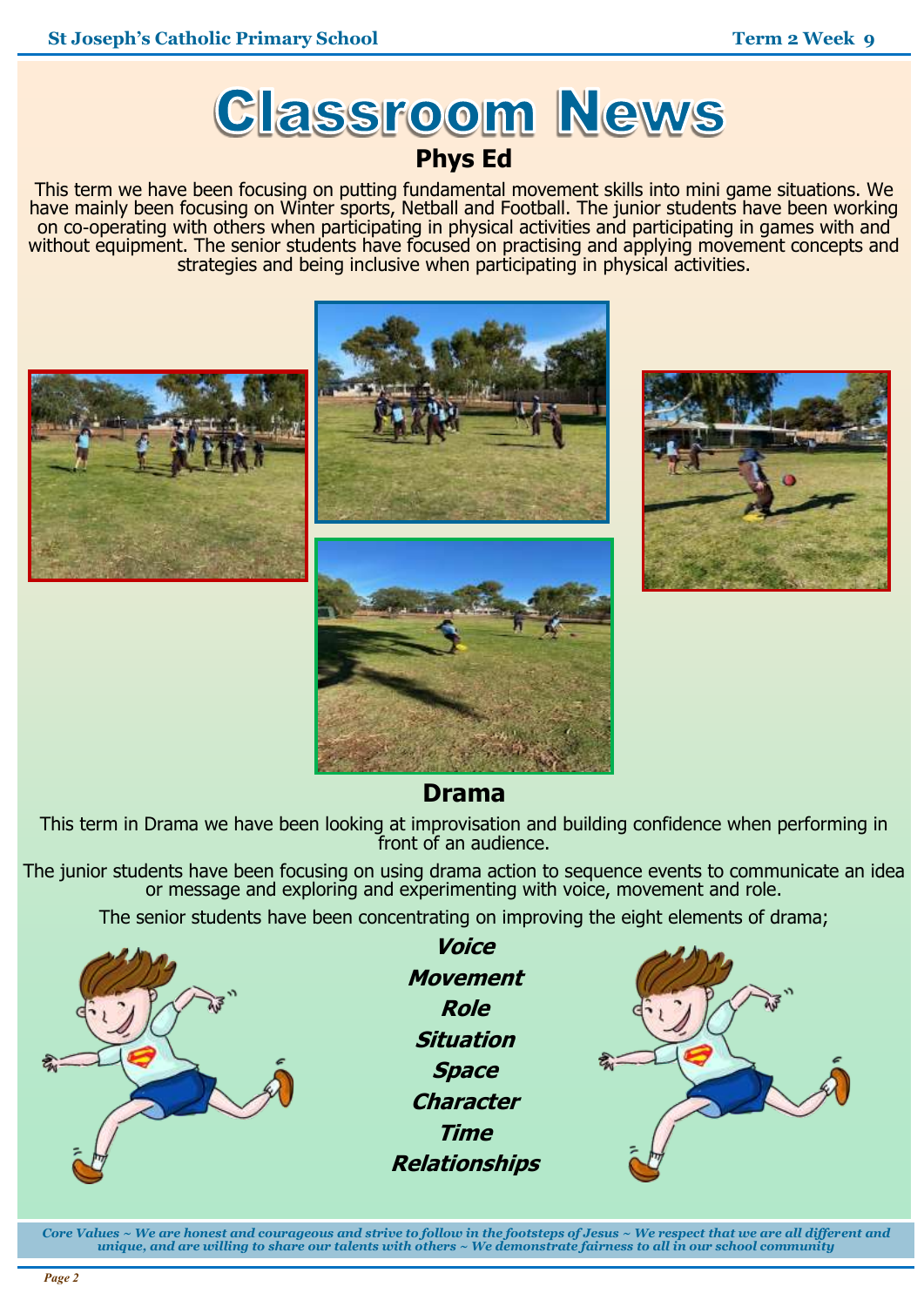#### **LIVING LIKE JESUS**

## **A Child's Prayer** of Thanks

Dear God. I'm thankful For all You give: For food. For love. A place to live. I thank you for my family too And I want you to know that I love you. Amen. *rachelysio.com* 

#### **REFLECTION**

# SMILING MIND

Mental health and wellbeing is important as it underpins the way children feel about themselves, how they think, learn, and relate to others. With good mental health, research shows children are happier, more confident, more resilient learners and able to build positive relationships. Good mental health in childhood sets young people up for positive mental health in the future. Mindfulness is a state of being fully awake to life; being aware and undistracted in the present moment and observing life as it unfolds without analysis or judgment. It is about focusing attention on the here and now, rather than thinking about the past or worrying about the future.



#### **P&F NEWS**

#### **Southern Cross Bombers Home Game Afternoon Tea**

**We are hosting the afternoon tea at the July 3rd home game.**

**If you can supply home made goodies for the afternoon tea and/or help on the day (between 2.45 and 4.00pm) please add your name to the roster in the school office.**

#### **Wood/Scratchies and 100 Board Raffle**

**An amazing amount of \$1029.00 was raised for the raffles held last Saturday. Well done to everyone that helped out and brought tickets**.

#### **THANK YOU**

A huge thank you to Wheatbelt Fresh Produce for their kind donation of 2 fruit boxes to take to camp in Term 3.





## **Parish News**

**Our Lady of Montserrat Parish**

*Our parish warmly welcomes those who would like to become Catholic here in this place. In our parish, high school students and adults can present themselves for* 

*this of their own accord. Primary school students usually require at least 1 of their parent/guardians to be Catholic (so that they will receive ongoing formation in the Catholic faith at home). Exceptions do take place from time to time, so the best thing to do for any interested families is to either contact us at the parish or register your interest with Ms Allen.*

**Weekend Mass Times Saturday 6:30pm Sunday 8:30am Phone : Southern Cross 9049 1049 (Friday to Sunday) Kalgoorlie 9021 2100 (Monday - Thursday) E-mail: kalgoorlie@perthcatholic.org.au Fr. Matthew, Fr. Stephen, Fr. Brennan and Fr. Jeffey**

*Core Values ~ We engage in active learning in a safe and collaborative environment ~ We challenge, motivate and encourage everyone to reach their potential ~ We play our role in protecting God's environment to promote a sustainable future for all*